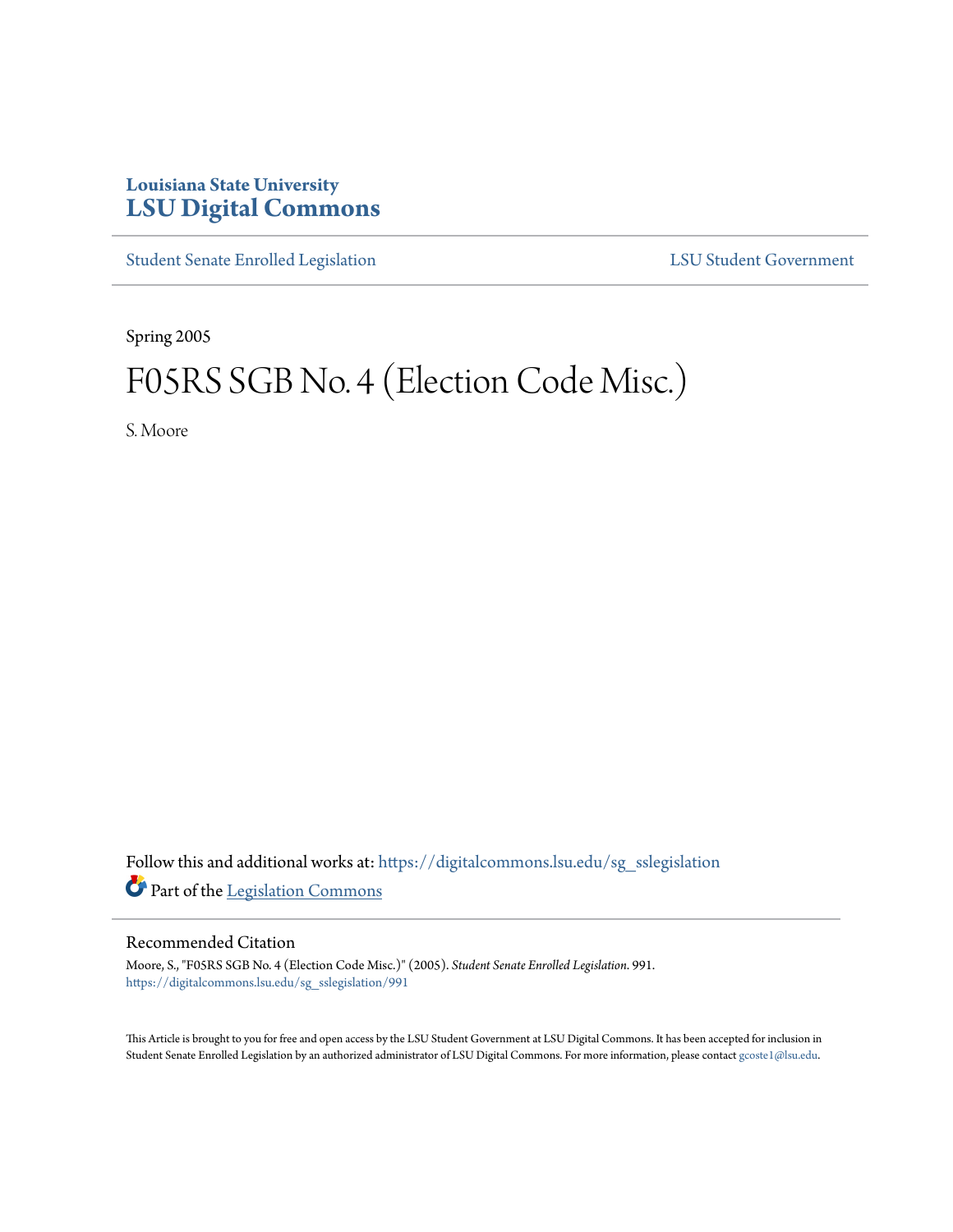STUDENT GOVERNMENT **ENROLLED**

[LOUISIANA STATE UNIVERSITY]

**STUDENT SENATE F05RS SGB NO. 4 BY: SENATOR S. MOORE**

## **A BILL**

## **TO AMEND SEVERAL PORTIONS OF THE STUDENT GOVERNMENT ELECTION CODE CONCERNING CAMPAIGNING**

- **PARAGRAPH 1:** WHEREAS, THE ELECTION CODE REVISION COMMITTEE WAS CREATED FOR THE PURPOSE OF RECOMMENDING CHANGES IN THE STUDENT GOVERNMENT ELECTION CODE, AND
- **PARAGRAPH 2:** WHEREAS, THE ELECTION CODE REVISION COMMITTEE HAS MET DILIGENTLY THROUGHOUT THIS SUMMER IN AN EFFORT TO ADDRESS CERTAIN MATTERS THAT HAVE ARISEN IN THE PAST ELECTIONS, AND
- **PARAGRAPH 3:** WHEREAS, THE ELECTION CODE REVISION COMMITTEE HAS RECOMMENDED CHANGES TO STUDENT GOVERNMENT ELECTION CODE.
- **PARAGRAPH 4:** THEREFORE, BE IT ENACTED THAT THE STUDENT GOVERNMENT OF LOUISIANA STATE UNIVERSITY AND AGRICULTURAL AND MECHANICAL COLLEGE DOES HEREBY AMEND THESE SECTIONS OF ARTICLE ONE (I) OF THE STUDENT GOVERNMENT ELECTION CODE TO READ AS FOLLOWS:

Article I: General Provisions

Section 1. Election Code; accountability

Every person who files for an office elected under the authority of the Student Government Constitution and Bylaws shall receive a copy of this Election Code at the time of filing. All candidates and their volunteers shall be responsible for knowing its contents. A representative from each ticket, or those running independently, shall attend a mandatory meeting prior to active campaigning. All questions about the Code shall be addressed to the Commissioner of Elections.

Section 2. Tickets; definition

A ticket is recognized by this Election Code as an affiliation, by common name or slogan, of candidates who group together to organize campaigning for an election.

- 1. Tickets are not required to have a presidential/vice presidential candidate.
- 2. Tickets as a whole may be held responsible for infractions to this code.
- 3. Candidates may be cross-listed on multiple tickets

Section 3. Election Code; power of the Election Board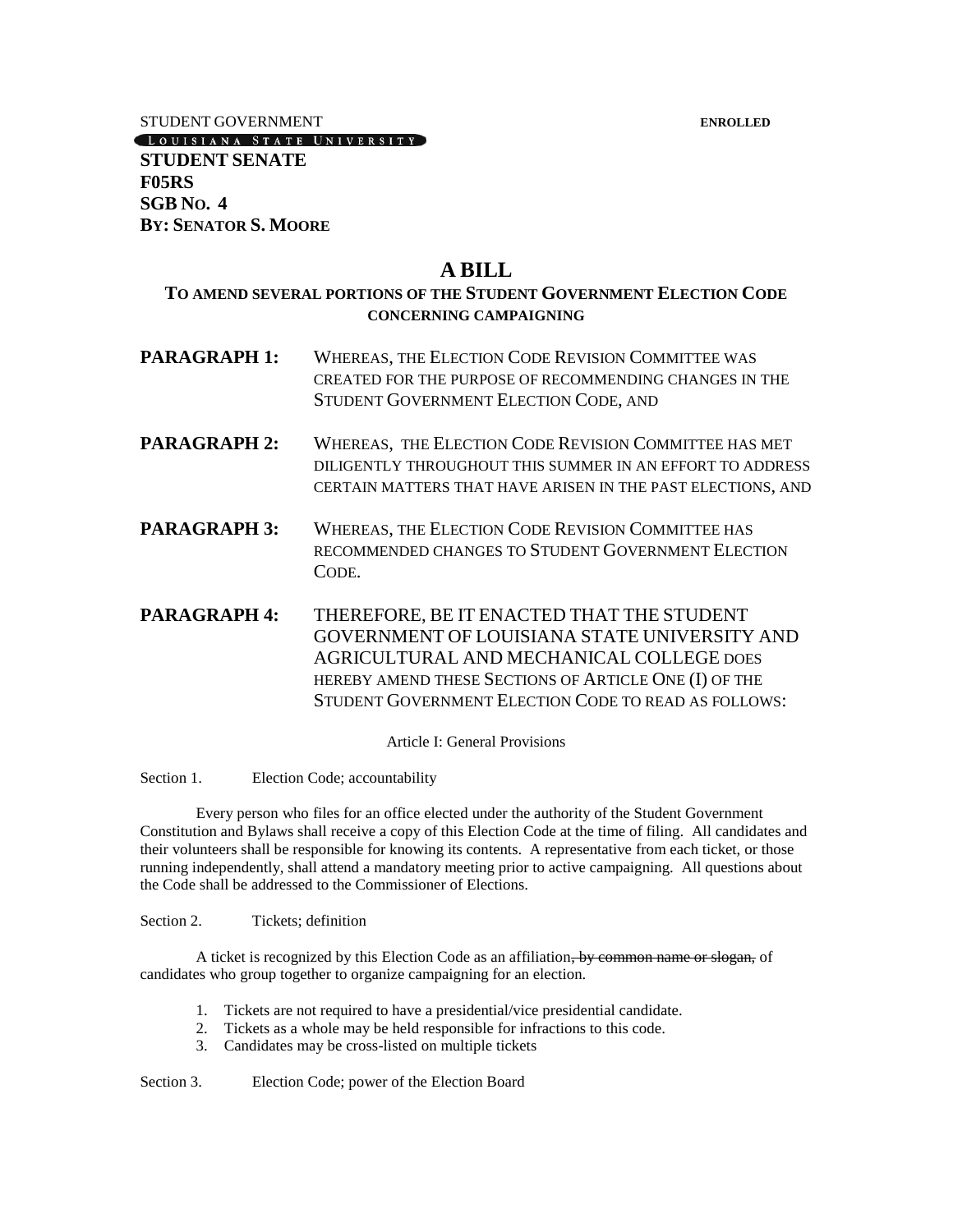The Election Board shall have the power to interpret and apply this Code.

Section 4. Election Code; amendments; effective dates

Amendments to the Election Code and their effective dates may be made as specified in the Student Government Constitution.

Section 5. Election Board; meetings

The Board shall meet at the discretion of the Commissioner of Elections to discuss improvements in the election process and to decide upon election dates for the next semester.

Section 6. Election Board; appeals

Any decision of the Election Board may be appealed to the Judicial Branch of the Student Government, as stipulated in the Student Government Constitution

Section 7. Multiple candidacy; prohibition

No person may be a candidate for more than one (1) office established under, or elected under the authority of, the Student Government Constitution.

Section 8. Candidate Qualifications

- A. A qualified student is any full-time student that is in good academic standing and is not currently under disciplinary action with the University. For any non-At-Large position (representing one academic area), a candidate must be enrolled at the time of filing in the college which he/she is seeking to represent.
- **B. A degree candidate filing for any at-large position (including President and/or Vice President) must provide sufficient documentation of continuing full-time enrollment status at Louisiana State University and Agricultural and Mechanical College to the Election Board.**

## **PARAGRAPH 5:** BE IT FURTHER ENACTED THAT THE STUDENT GOVERNMENT OF LOUISIANA STATE UNIVERSITY AND AGRICULTURAL AND MECHANICAL COLLEGE DOES HEREBY AMEND THESE SECTIONS OF ARTICLE TWO (II) OF THE STUDENT GOVERNMENT ELECTION CODE TO READ AS FOLLOWS:

Article II: Administration of Elections

Section 1. Commissioner of Elections; appointment

The new Commissioner of Elections should be appointed by the Student Body President by the last regular Student Senate meeting of the Spring.

Section 2. Commissioner of Elections; powers and responsibilities

The Commissioner of Elections shall have the following powers and responsibilities:

- A. To serve as the Chairman of the Election Board;
- B. To serve as the administrative head of the election process;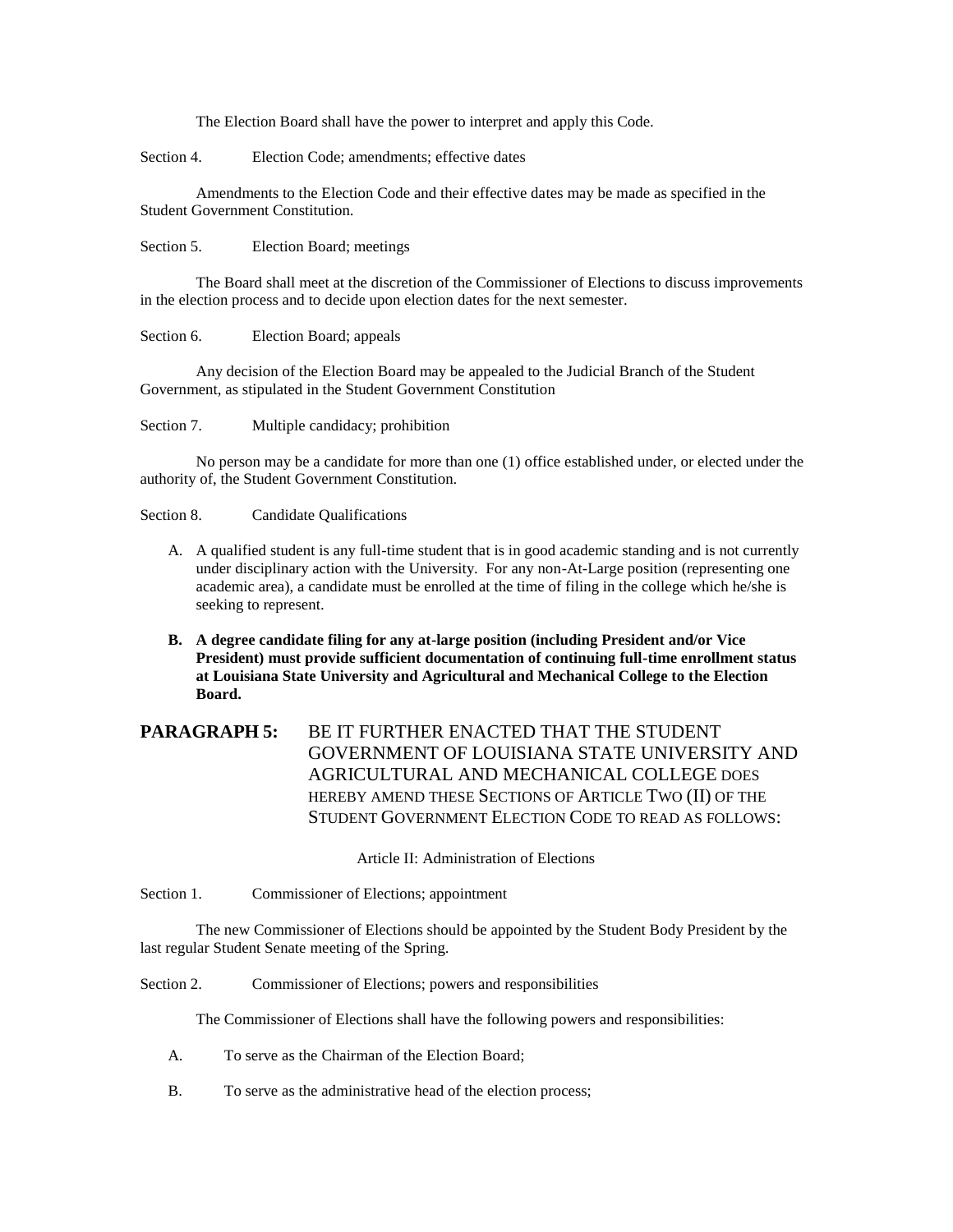- C. To have charge over all elections personnel;
- D. To have the authority to expend such funds as are appropriated to the Board's use, with the consent of the Board;
- E. To execute the provisions of the Student Government Constitution relative to elections and all other provisions of this Code;
- F. To ensure that the Board presents a defense if any decision of the Board is appealed or if a complaint is filed against the Board;
- G. To issue a report to the student Senate each week during the election time frame;
- H. To submit a calendar with the days of the election time frame numbered two weeks prior to the first day of filing; and,
- I. To meet with the Office of Computing Services (OCS) and a establish guidelines for online voting procedure one (1) month prior to filing;

#### **J. To administer and set provisions for special elections where provided for in the Election Code and other Student Government documents.**

Section 3. Commissioner; actions require Board approval

All actions of the Commissioner of Elections must meet the majority approval of the Election Board present and voting; the Board may overrule any action of the Commissioner by a majority vote. However, the Election Commissioner and the Election Board are to keep any consultation with candidates prior to the election confidential.

Section 4. Election Board; appointments

- A. There shall be five (5) members of the Election Board, not including the Commissioner of Elections, who shall vote only in the case of a tie. Five (5)-members of the Board will be appointed by the student body president and approved by the Senate.
- B. Members shall serve a term of two semesters.
- C. Election Board seats shall be divide in half, with half of the board appointed by the third week of the fall semester and half of the board appointed by the third week of the spring semester.
- D. Upon confirmation, Board members shall be designated in the following way:
	- 1. Fall board members shall be named A, C, E.
	- 2. Spring Board members shall be named B, D.
	- 3. These letters will be assigned after appointment and confirmation by the Student Senate based upon alphabetical order of the appointees' last names
- E. If a vacancy occurs on the Election Board, the seat may be appointed by the Student Body President and confirmed by the Senate.
- F. Members of the Election Board shall not be involved in any other branch of student government in any capacity.
- G. Members of the Election Board that wish to seek another office within LSU A&M Student Government must resign immediately.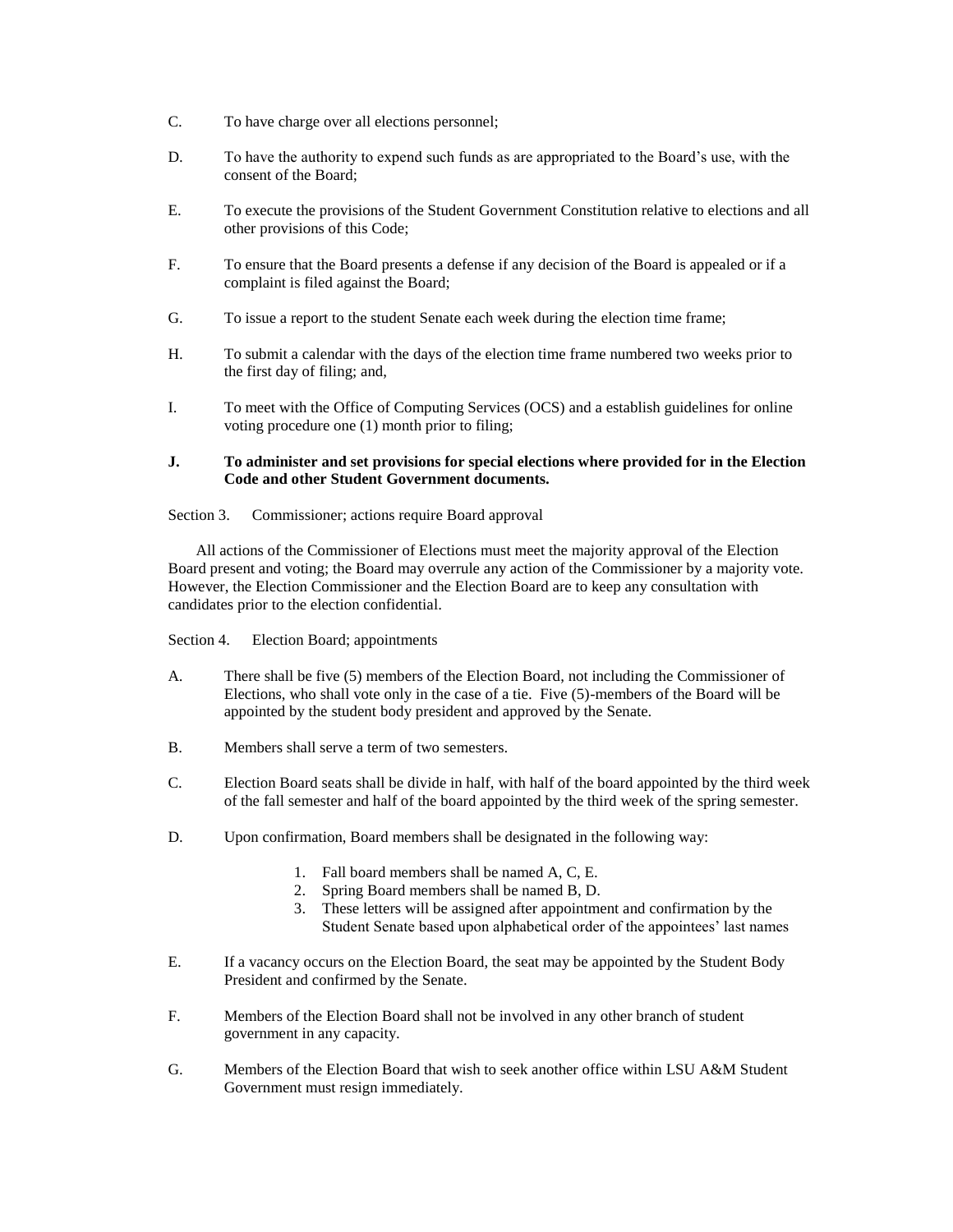- H. Members of the Election Board shall remain politically neutral and shall be removed if they express any form of support for a particular candidate at any time. All election personnel on election day shall remain politically neutral while working polls.
- Section 5. Election personnel
	- A. All election personnel, such as poll workers, shall be appointed by the Board five (5) class days prior to each Election Day per semester.
	- B. A list of all poll workers shall be compiled and made available to the candidates three (3) class days prior to any election.

#### Section 6. Election Board; quorum

A quorum of the Election Board shall consist of the presence of at least-three (3) members and the Commissioner of Elections. The Board may not conduct business without the p0resence of quorum. If in the case of vacancy, quorum shall consist of a majority of the remaining seats.

## **PARAGRAPH 6: BE IT FURTHER ENACTED THAT THE STUDENT** GOVERNMENT OF LOUISIANA STATE UNIVERSITY AND AGRICULTURAL AND MECHANICAL COLLEGE DOES HEREBY AMEND THESE SECTIONS OF ARTICLE THREE (III) OF THE STUDENT GOVERNMENT ELECTION CODE TO READ AS FOLLOWS:

#### Article III: Election Timetable

Section 1. Order of Events

The election time frame shall consist of thirty (30) class days beginning no sooner than the  $20<sup>th</sup>$ day of class in a semester and ending no later than the  $55<sup>th</sup>$  day of the class in a semester. The order of events for any campus-wide election, not including the elections for the consideration of a referendum brought by petition **or constitutional amendment** shall be as follows:

- A. Selection of election-related dates and deadlines
- B. Announcement of elections<br>C. Filing period
- Filing period
- D. Mandatory Meetings
- E. Qualifying
- F. Posting of qualified candidates and appeals
- G. Active c**C**ampaigning **begins**
- H. Posting of official ballot
- I. General Election
- J. Expenditure reports filed
- K. General Election results
- L. Validation of General Election results
- M. Run-off Election
- N. Run-off expenditure reports filed
- O. Run-off Election results
- P. Validation of Run-off Election results

Section 2. Selection of election-related dates and deadlines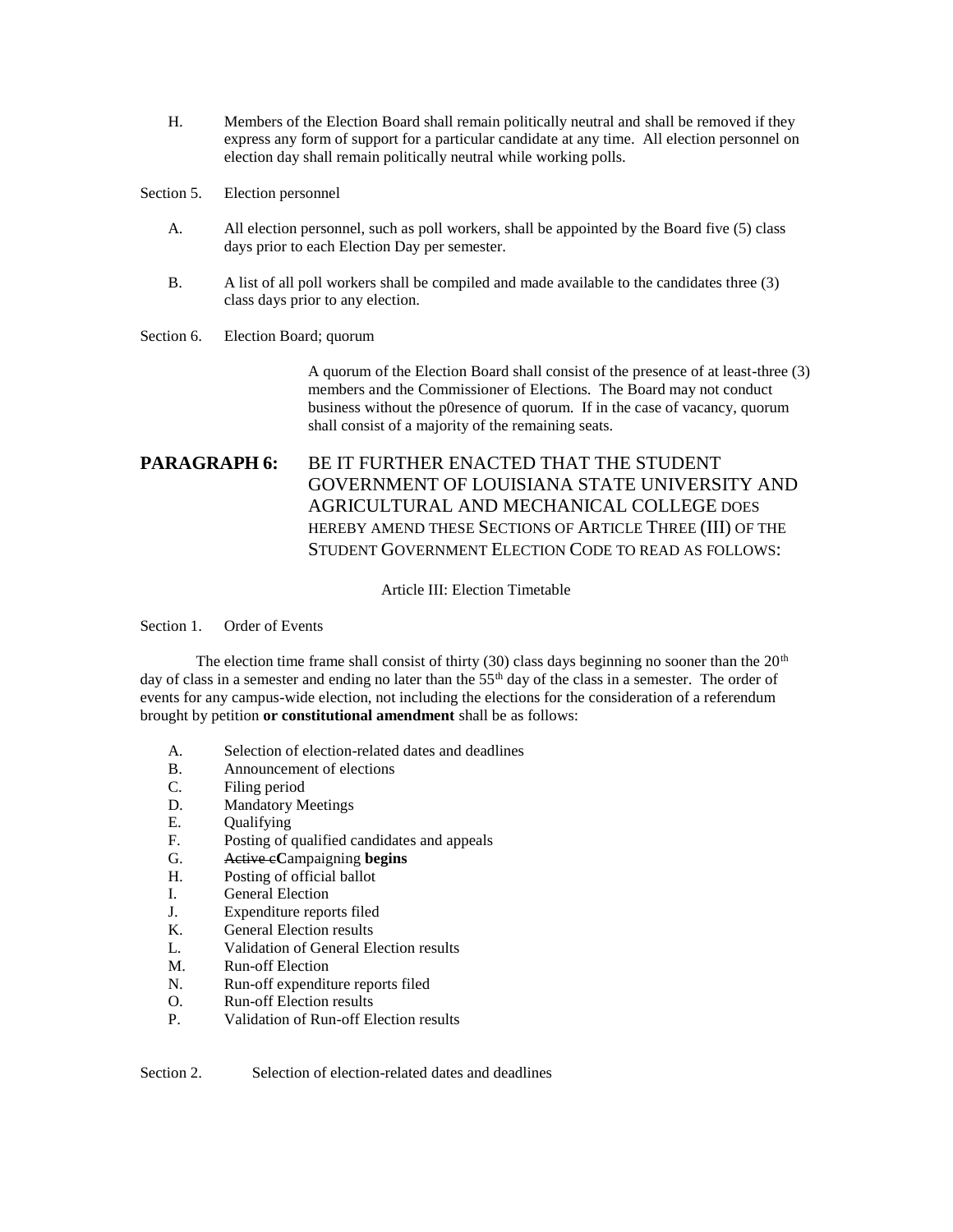The Election Board shall be in charge of setting all dates of the election-related events listed in Section 1 of this Article subject to any further provisions of the Election Code. All deadlines and dates that are relative to filing, campaigning, and election days for the Fall and Spring Student Government Elections shall be declared by the Commissioner of Elections no later than the last official day of classes of the semester previous to the election in question. The election time frame shall span thirty (30) class days beginning with the first day of filing, and ending two class days after the final election results have been announced. Once dates have been set, the Commissioner will deliver this information to the student media, the Student Body President, the Speaker of the Student Senate, and the Chief Justice of the University Court.

#### Section 3. Announcement of elections

- A. The Commissioner of Elections shall:
	- 1. 1. Issue a press release at least (7) class days prior to the opening of the filing period for the Fall and Spring elections and
	- 2. 2. Purchase an advertisement of at least one quarter (1/4) page in size to appear in the official campus newspaper at least three (3) class days prior to the opening of the filing period for the Fall and Spring elections.
- B. The press release and the advertisement shall list the following:
	- 1. Positions to be filled in the election;
	- 2. Dates for the opening and closing of filing;
	- 3. Time and place that a person may file for office;
	- 4. Dates of the General Election and any run-off; and,
	- 5. Name of the Commissioner of Elections.

#### Section 4. Filing period

- A. A person shall file as a candidate by:
	- 1. Filing his/her intention, choice with the Election Board during the filing period and
	- 2. Verifying his/her eligibility by the Election Board.
- B. A three (3) class day period for filing shall be opened no less than twenty-one (21) calendar days before the date of the General Election. Any student may file an intention of candidacy form provided by the Board for the office he/she seeks from 9:00A.M. to 4:30 P.M. during these days.
- C. Once a student has filed for a certain office, he/she may not change to any other office. The student may either run for the position for which he/she originally filed for, or may drop out of the race completely. The only exception to this provision is for those students filing for Student Body President or Vice President, as outlined in Subsection D of this Section.
- D. President/Vice President replacement candidates
	- 1. Candidates for Student Body President and Vice-President shall be listed together on the ballot. The names of the two candidates shall both be listed on the ballot and identified as to which office each candidate seeks. There shall not be separate voting for Student Body President and Vice President.
	- 2. If, after the close of filing, a candidate for Student Body president or Vice-President has not qualified, has been disqualified, or has withdrawn, then the remaining candidate may submit to the Commissioner of Elections the name of a replacement candidate must be qualified by the Commissioner of Elections by 4:30 P.M. on the fifth  $(5<sup>th</sup>)$  class day preceding the General Election.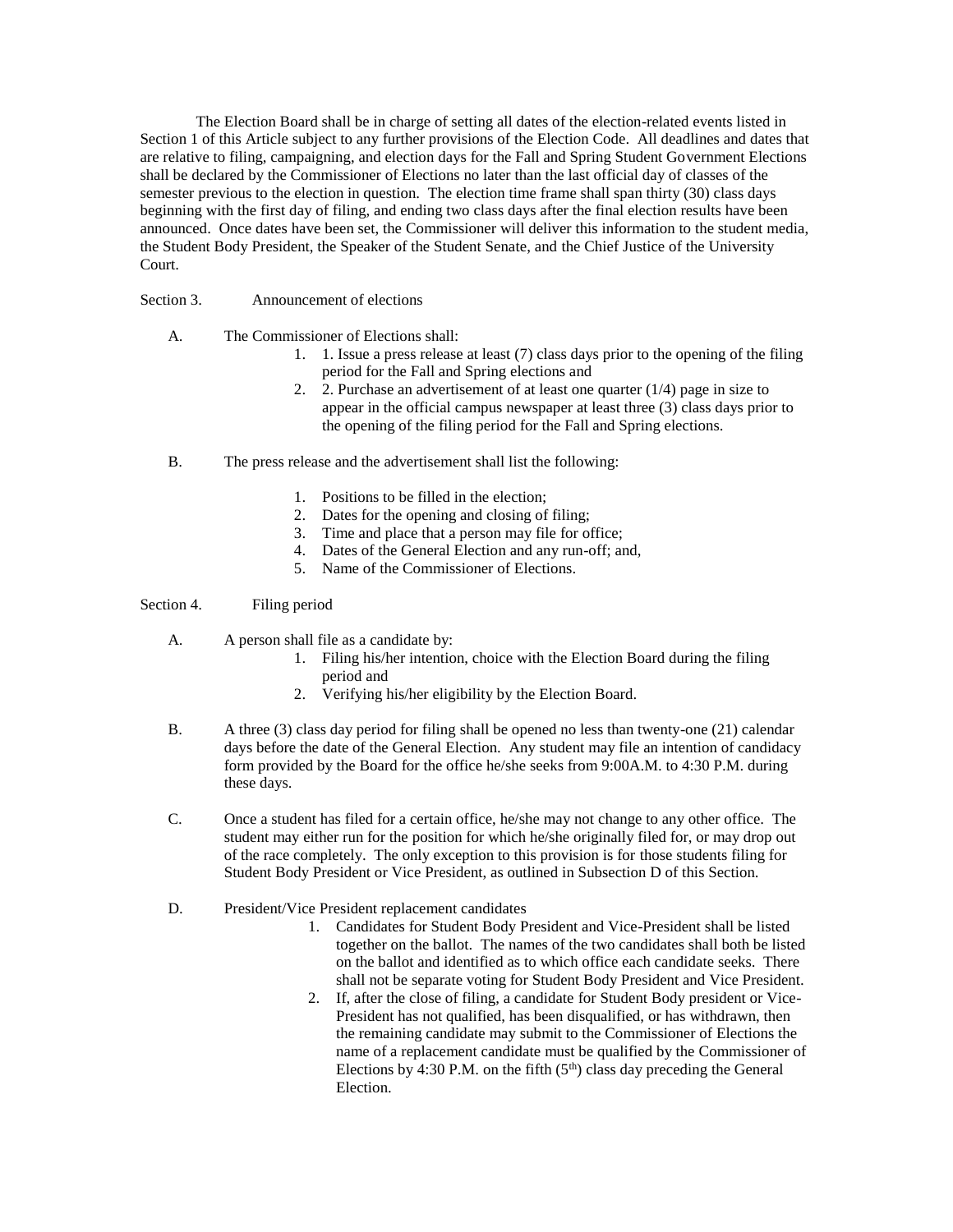#### Section 5. Mandatory meetings

#### A. Senate Meetings

After the close of filing, each candidate for the office of Student Senate shall be required to attend one entire meeting of the Student Senate. They shall sign in at the beginning of the meeting and out at the end of the Speaker or his/her appointed representative. There should be allowed time after the completion of the meeting to answer any questions those candidates may have about the Student Senate. In the event that candidates are unable to attend a regular meeting of the Student Senate, the Speaker shall specify through the Commissioner of Elections an alternate informational meeting for the candidate to attend.

#### B. Ticket Meeting(s)

A ticket meeting shall be held in conjunction with the Election Board at the time specified in the election time frame. A ticket Representative shall attend this meeting. The ticket Representative shall submit to the Commissioner of Elections the name of the ticket that they represent and a list of all candidates affiliated with said ticket at the first Ticket meeting. In addition, the ticket Representative may name two proxies to attend ticket meetings in his/her absence.

#### Section 6. Qualifying

After the closing of the filing period, the Commissioner shall submit the appropriate information for each potential candidate to the office of the Dean of Students for verification. Once the office of the Dean of Students reports back to the Commissioner, he/she shall report to the Board with a listing of filed candidates, and whether or not each is qualified. After any amendments and final approval by the Board, the official list of qualified candidates will be posted outside of the Student Government Executive Office. This should occur on class days six (6) and seven (7) of the election time frame. Appeals to the qualifying of candidates may be filed during this time.

- A. Appeals pertaining to academics and discipline should be addressed to the Office of the Dean of Students.
- B. All other appeals should be made to the Commissioner of Elections and the Election Board.
- Section 7. Active Campaigning
	- A. There shall be no active campaigning, as defined in article IV, prior to the qualifying of candidates, which begins on class day eight (8) at 4:30 p.m. of the election time frame.
- Section 8. General Election
	- A. Fall election

The General Election for the Student Senators elected in the Fall and for the members of the University Court elected in the Fall shall be held each year beginning no sooner than the  $20<sup>th</sup>$  day of class and ending no later than the  $55<sup>th</sup>$  day of class in a semester.

B. Spring election

The General Election for Student Body President, Student Body Vice President, Union Governing Board, the appropriate Student Senators, College Council officers, and University Court shall be held no sooner than the  $20<sup>th</sup>$  day of class and ending no later than the 55<sup>th</sup> day of class in a semester.

Section 9. General Election results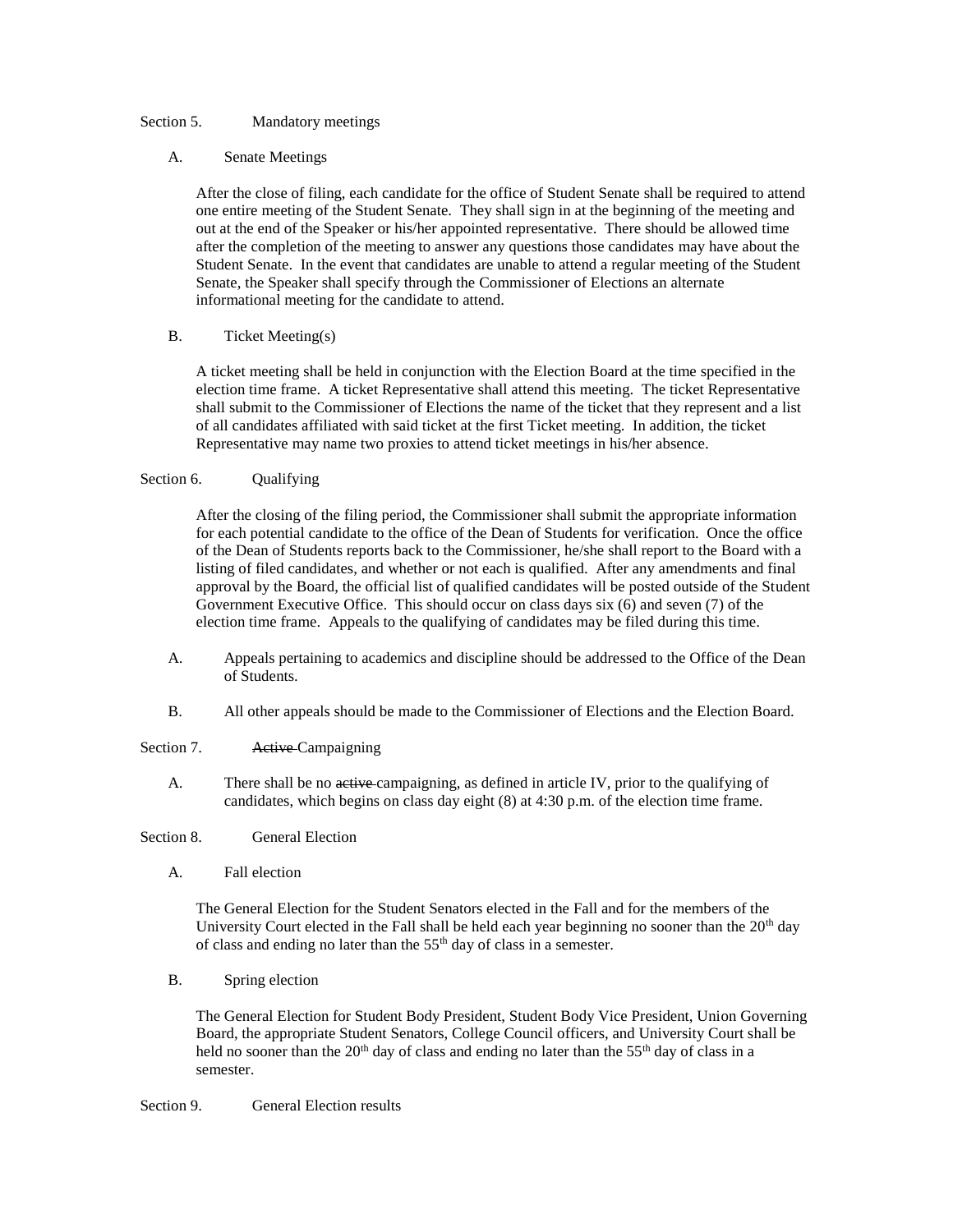Regardless of complaints or appeals, the unofficial results of the General Election shall be announced by the Commissioner of Elections in an appropriate room of the LSU Union or other campus building at 7:30 P.M. on the night after the General Election. The results shall be official and final if they are not contested within two (2) class days following the close of the election.

Section 10. Validation of General Election results

If no complaints or appeals are registered by 4:30 p.m. within two (2) class days of the announcement of election results, all election results shall be deemed final.

Section 11. Run-off Election

Except as otherwise provided in this Election Code, if no candidate in the General Election receives a majority of the votes cast, the two (2) candidates receiving the highest number of votes in said election shall be in a Run-off Election. The Run-off Election shall be held within three (3) to six (6) class days after the General Election. Provisions for ties are included in Article XII of this code.

Section 12. Run-off Election results

The unofficial results of the Run-off Election shall be announced in the same manner as the results of the General Election.

Section 13. Validation of Run-off Election results

IF no complaints or appeals are registered by 4:30 p.m. within two (2) class days of the announcement of the Run-off Election results, all election results shall be deemed final.

**PARAGRAPH 7:** BE IT FURTHER ENACTED THAT THE STUDENT GOVERNMENT OF LOUISIANA STATE UNIVERSITY AND AGRICULTURAL AND MECHANICAL COLLEGE DOES HEREBY AMEND THESE SECTIONS OF ARTICLE NINE (VI) OF THE STUDENT GOVERNMENT ELECTION CODE TO READ AS FOLLOWS:

Article VI: Voting

Section 2 Voting Times

The voting application on Election Days, including referendum-only elections, shall be accessible from 7:00am to 9:59pm, regardless of weather conditions.

**PARAGRAPH 8:** BE IT FURTHER ENACTED THAT THE STUDENT GOVERNMENT OF LOUISIANA STATE UNIVERSITY AND AGRICULTURAL AND MECHANICAL COLLEGE DOES HEREBY AMEND THESE SECTIONS OF ARTICLE NINE (IX) OF THE STUDENT GOVERNMENT ELECTION CODE TO READ AS FOLLOWS:

Article IX: Penalties for Violation

Section 1. Sanctions; violations of campaign spend limit rules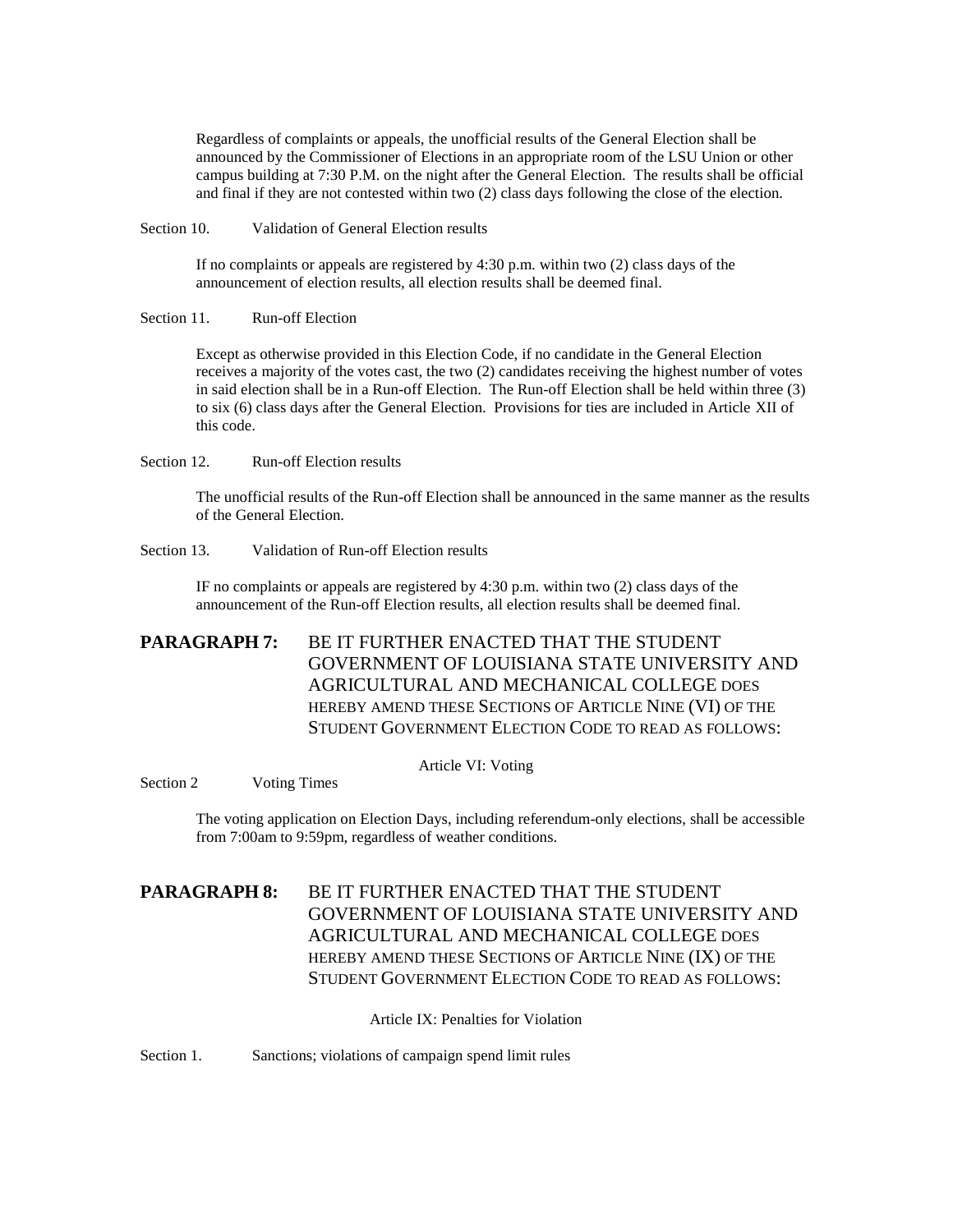Any candidate failing to file any report of campaign expenditures required by the Code shall be disqualified. Any candidate exceeding the limit on campaign expenditures set by this Code shall be disqualified.

Section 2. Sanctions; failure to attend a mandatory meeting

Any candidate failing to attend at least one (1) of the mandatory Senate meetings shall be disqualified, unless the candidate has made special provisions to meet personally with the Board or the Board has approved his/her absence due to extraordinary circumstances.

Section 3. Sanctions: candidates

If a candidate or ticket is found guilty of violating this Code, the candidate or ticket shall be penalized by the Board in the manner deemed appropriate from the following:

- A. Private censure reserved for only unusually minor cases;
- B. Public censure, the general minimum sanction;
- C. Restriction of the candidate or ticket and its volunteers from campaigning for a fixed period of time in such a manner, as the Board feels appropriate;
- D. Reduction of expenditure limits within reason;
- E. Suggestive, self-imposed sanction made by the defendant and agreed upon by the board; or,
- F. Disqualification. In this case the Election Board may pursue disciplinary action with the Dean of Students.

Section 4. Sanctions; others

If a person who is not a candidate or if an organization is found guilty of violating this Code, the person or organization is found guilty of violating this Code, the person or organization shall be penalized by the **Election Board** Court in the manner deemed appropriate from the following:

- A. Private censure reserved for only unusually minor cases;
- B. Public censure, the general minimum sanction;
- C. Suggestive, self-imposed sanction made by the appellate and agreed upon by the **Election Board** Court; or,
- D. Pursue disciplinary action with the Office of the Dean of Students.
- Section 5. Report with the Office of the Dean of Students

The Board may direct the Commissioner to file a report with the Office of the Dean of Students with the recommendation that the Office review the alleged offense of the individual, the ticket, or the organization under the provisions of the Code of Student Conduct or other appropriate University rules, if the opinion of the Board, the violation warrants it.

## **PARAGRAPH 9:** BE IT FURTHER ENACTED THAT THE STUDENT GOVERNMENT OF LOUISIANA STATE UNIVERSITY AND AGRICULTURAL AND MECHANICAL COLLEGE DOES HEREBY AMEND THESE SECTIONS OF ARTICLE ELEVEN (XI) OF THE STUDENT GOVERNMENT ELECTION CODE TO READ AS FOLLOWS:

Article XI: Spending for Referendums

Section 1. Candidate

A. The group or entity receiving funds from the proposed referendum shall be recognized as candidates.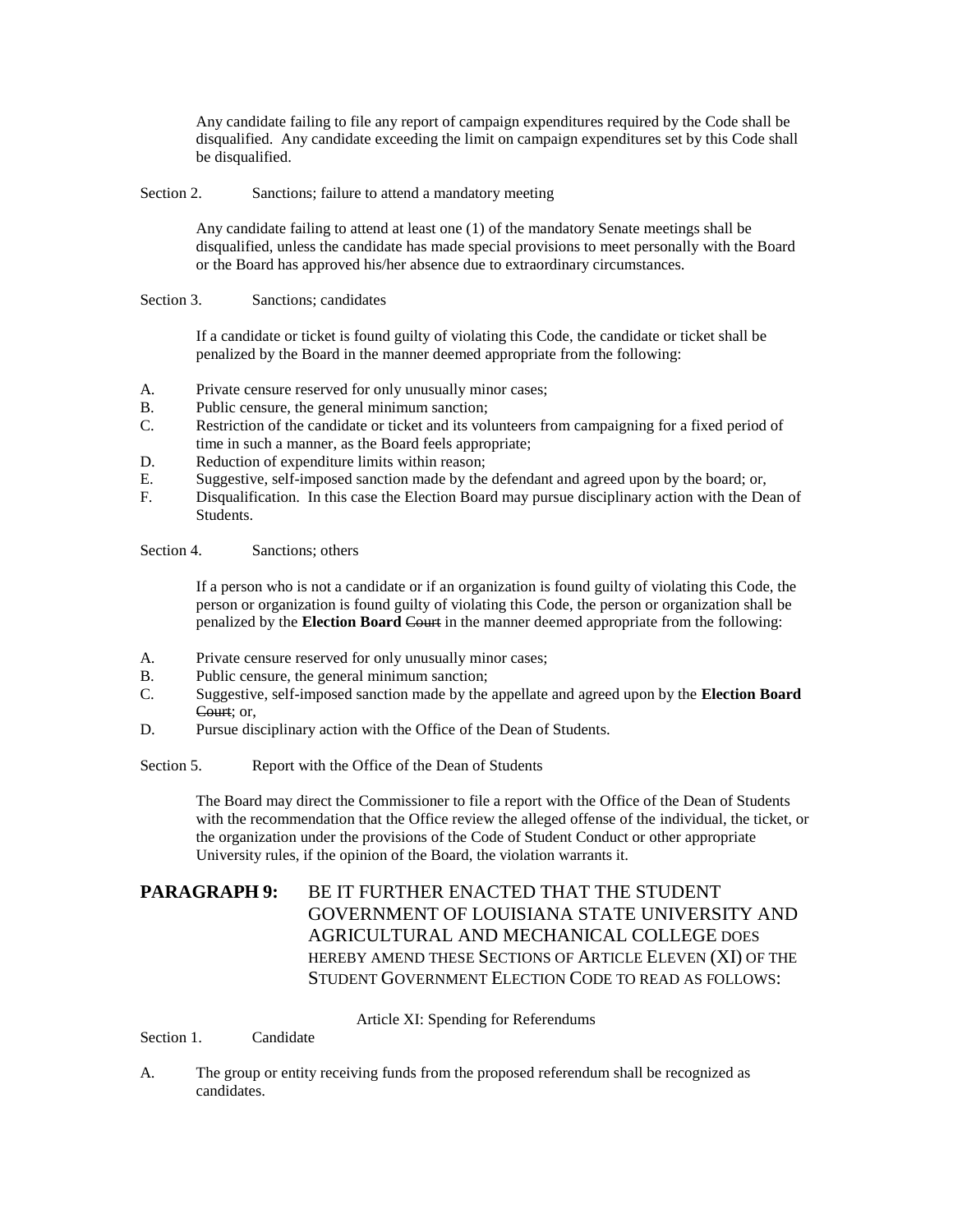- B. The proposed recipient shall be held to the same regulations and sanctions as candidates for office mentioned in Articles IV & IX of this code**, except as expressly provided in Article X and XI.**
- C. The benefiting group or entity shall register a representative to serve as a Liaison for matters dealing with the Election Board. The name of said person must be submitted to the Commissioner of Elections at the **a** mandatory meeting.

Section 2. Spending limits

- A. Referenda shall have a maximum spending limit of two thousand dollars (\$2000) for coordinated expenditures.
- B. The Liaison is responsible for submitting expenditure reports to the Commissioner of Elections at the same time as all other candidates

Section 3. Titling

- A. The Election Board shall title the referendum for the ballot, with the consent of the recipients, and shall place the name of said referendum on the ballot.
- B. If a title cannot be agreed upon, the referendum shall be named according to its legislative number given by the Senate.

## **PARAGRAPH 10:** BE IT FURTHER ENACTED THAT THE STUDENT GOVERNMENT OF LOUISIANA STATE UNIVERSITY AND AGRICULTURAL AND MECHANICAL COLLEGE DOES HEREBY AMEND THESE SECTIONS OF ARTICLE TWELVE (XII) OF THE STUDENT GOVERNMENT ELECTION CODE TO READ AS FOLLOWS:

#### Article XII: Tickets

Section 1. Ticket representative; Responsibilities

- A. Each ticket shall select a ticket Representative who shall serve as the Liaison between the Election Board and the organized ticket.
- B. The ticket Representative duties shall **be to** register the ticket name with the Election Board at the mandatory ticket meeting specified in the election time frame.

Section 2. Ticket name; recognition

In order for a ticket to be recognized in an election, the ticket Representative must present the name of said ticket, complete with a list of candidates affiliated with the ticket, to the Elections Commissioner at the ticket meeting mentioned in the election time frame.

**PARAGRAPH 11:** BE IT FURTHER ENACTED THAT THE STUDENT GOVERNMENT OF LOUISIANA STATE UNIVERSITY AND AGRICULTURAL AND MECHANICAL COLLEGE DOES HEREBY AMEND THESE SECTIONS OF ARTICLE THIRTEEN (XIII) OF THE STUDENT GOVERNMENT ELECTION CODE TO READ AS FOLLOWS:

Article XIII: Miscellaneous Rules and Guidelines

Section 1. Student Senate Seats; naming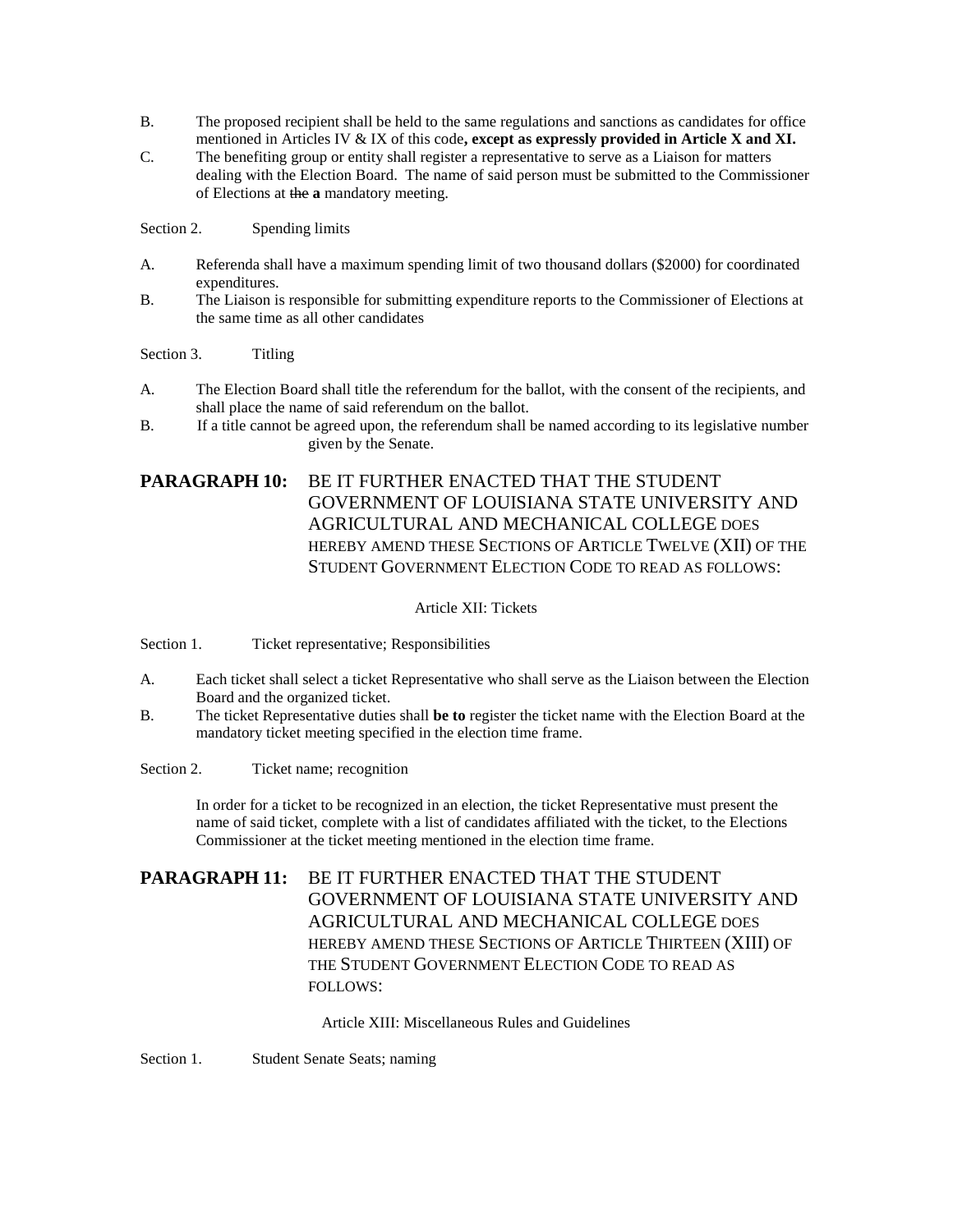- A. Student Senate seats shall be divided in half after apportionment in which one-half (1/2) of the seats available in a college shall go up for elections in the Fall and the other half  $(1/2)$  shall be up for election in the Spring.
- B. Students will be able to vote for as many candidates as there are seats allocated.
- C. Upon election, Student senators shall be designated in the following way:
	- 1. Fall senators shall be named A, C, E, etc.
	- 2. Spring senators shall be named B, D, F, etc.
	- 3. These letters will be assigned after elections based upon alphabetical order of the candidates' last names.

Section 2. Student Senate Seats; vacancy

If a vacancy occurs on the Student Senate, it may be filled immediately by the respective college council by a majority vote of its members. The seat shall then be up for election during the next regularly scheduled campus wide election as a half (1/2) term Senate seat, regardless of how long is left remaining on the term. A person may only be appointed once by a college council to fill a Senate vacancy.

Section 3. University Court Justices; naming

Elected University Court Justice seats shall be divided in the same way as Senate Seats. Two Justices (2) will be elected in the Fall and two justices (2) in the Spring.

#### Section 4. Apportionment of Student Senate; procedure for change

If apportionment causes an academic area to have more or less Senate seats than it previously had, the two lettered seats will be added or removed, as the particular case calls for. In the event that seats are removed, any Senators whose seats have been discontinued shall be allowed to serve out their regular terms. In the event that seats are added, then they shall both be placed on the Spring election ballot, one as a full term and one as a half (1/2) term.

#### Section 5. General Election

In order to win the General Election, a candidate must receive a percentage majority of the votes cast plus one. For example, if there are two (2) seats available, a candidate would need to get 25% plus one vote, a percentage majority, to win outright. Percentage majority is determined by dividing 100 by the number of seats available, and then dividing that number by two (2). Percentage majority is determined by dividing 100 by the number of seats available, and then dividing that number by two (2). If more candidates receive the percentage majority needed than there are seats open, then the candidate(s) that receive the highest number of votes shall be declared the winner(s). For example, if three (3) people are running for two (2) seats and all three (3) attain the percentage majority needed, then the two (2) candidates with the most votes are the winners in the General Election.

Section 6. Run-off Election; determination

- A. If all seats are not filled in the General Election, then for each remaining seat the next two highest vote recipients will run in the Run-off Election. For example, if four seats are contested and only two contested receive a percentage majority plus one, then the remaining two seats will be determined by placing the next four highest vote recipients in the Run-off Elections.
- B. The winner(s) of the Run-off Election shall be determined by who gets the most votes regardless of percentages. The only exception to this rule is listed in Article XIII, Section 7, of this code.

Section 7. Ties

Ties shall be handled as follows: